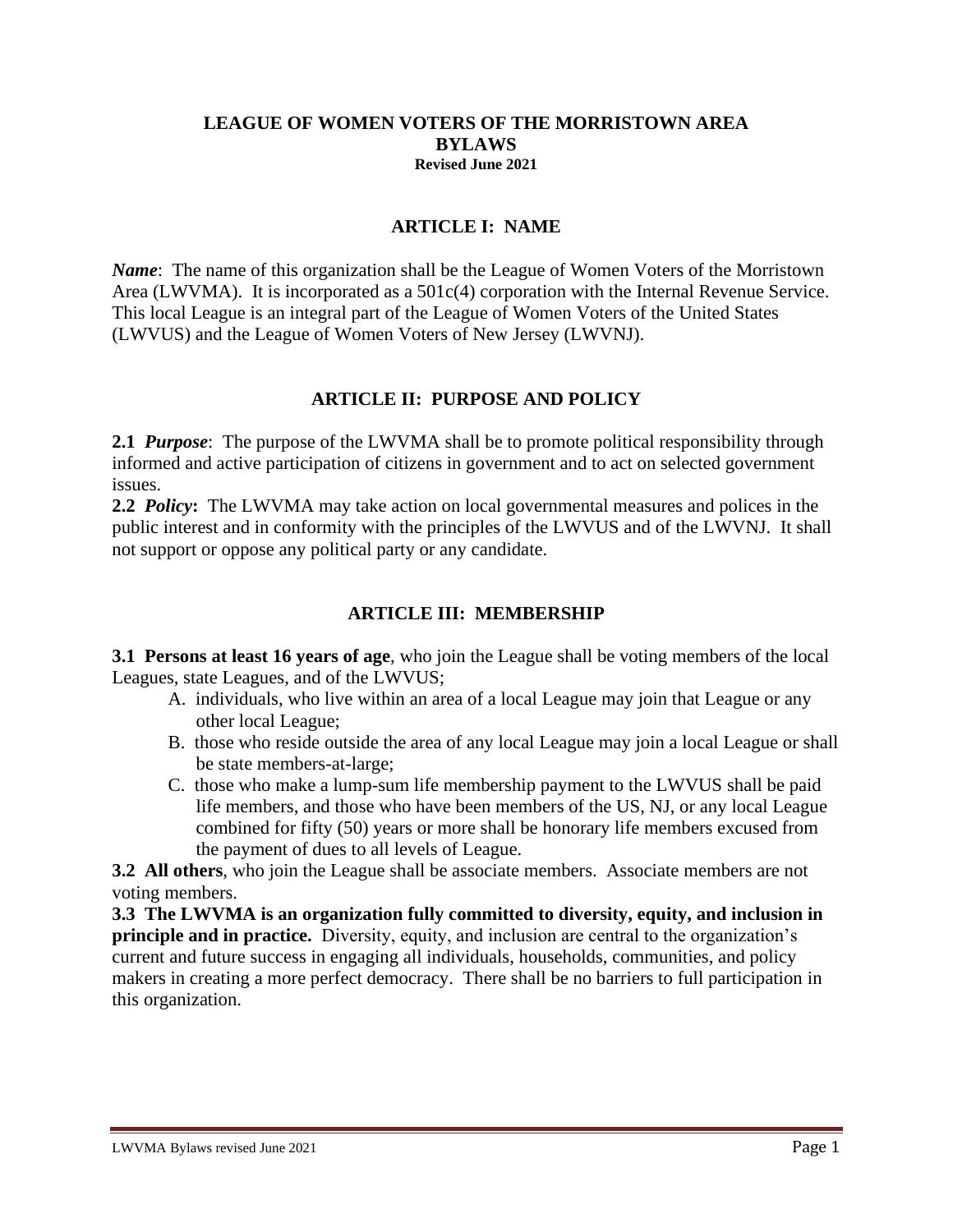### **ARTICLE IV: BOARD OF DIRECTORS**

**4.1** *Number, Manner of Selection and Term of Office***:** The Board of Directors shall consist of the officers of the League and nine (9) elected directors: these positions may be filled by a single person and/or by two (2) co-officers or co-directors elected by the general membership at each Annual Meeting. The total serving elected officers and directors shall serve for a term of two (2) years or until their successors have been elected and qualified.

**4.2** *Qualifications:* Only voting members of the LWVMA shall be elected or appointed or shall continue to serve as an officer or director of the organization.

**4.3** *Vacancies:* Any vacancy occurring on the Board of Directors by reason of resignation, death, or disqualification of any officer or Board member may be filled, until the next annual meeting, by a majority vote of the remaining members of the Board of Directors. If such an appointment is made in the first year of a two-year term, the Nominating Committee shall, at the next Annual Meeting, include on the slate of officers and directors the name of a candidate to fill out the one-year unexpired portion of the term. Three consecutive absences from a Board meeting of any member without a valid reason shall be deemed a resignation.

**4.4** *Powers and Duties:* The Board of Directors shall have full charge of the property and business of the organization, with full power and authority to manage and conduct same, subject to the instructions of the general membership and the direction of the LWVUS and the LWVNJ. It shall plan, direct, and finance the work necessary to carry out the program as adopted by the National Convention, the State Convention, and the Annual Meeting. The Board shall create and designate such special committees as it may deem necessary.

**4.5** *Meetings:* There shall be at least nine regular meetings of the Board of Directors annually. The President may call special meetings of the Board of Directors and shall call special meetings upon the written request of five Board members. Board members may participate in Board meetings by conference call or any other electronic method of communication, provided all persons participating in the meeting are able to communicate with each other.

**4.6** *Quorum:* Six members of the Board of Directors or one half on the total number plus one shall constitute a quorum.

## **ARTICLE V: OFFICERS AND DUTIES OF OFFICERS**

**5.1** *Enumeration and Election of Officers:* The officers of the LWVMA shall be a President or Co-Presidents, a Secretary, and a Treasurer, who shall be elected for terms of two years by the general membership at the Annual Meeting and take office immediately. The President, or Co-Presidents, and Treasurer shall be elected in odd-numbered years. The Secretary shall be elected in even-numbered years. In the event of the resignation, absence, disability, or death of the President, the Co-President shall possess all the powers and perform all the duties of the office of the President. If there is no Co-President the Secretary shall fill this position until such time as the Board of Directors shall elect one of its members to fill the vacancy.

**5.2** *The President or Co-Presidents:* The (Co-)President(s) shall preside at all meetings of the organization and of the Board. The (Co-)President(s) may, in the absence or disability of the Treasurer, sign or endorse checks. The (Co-)President(s) shall be, ex-officio, a member of all committees except the Nominating Committee and may nominate the chairs and members of other committees established by the Board, subject to Board approval.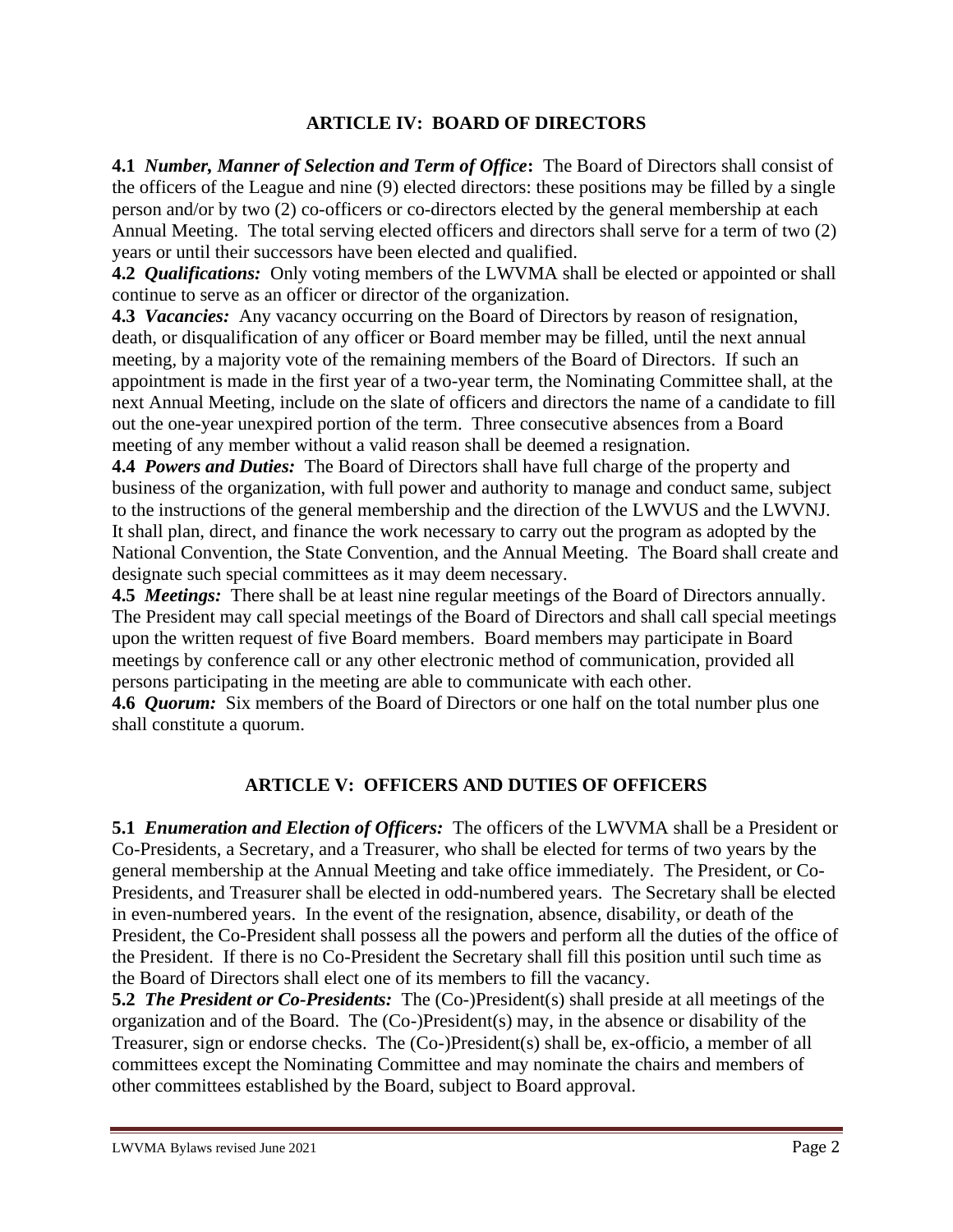**5.3** *The Secretary:* The Secretary shall keep minutes of all meetings of the Board of Directors, give notice of the time and place of Board meetings, and perform such other duties as may be designated by the Board, including filling the President's position as enumerated in section 5.1. **5.4** *The Treasurer:* The Treasurer shall collect and receive all monies due. The Treasurer shall be the custodian of these monies, and shall deposit them in a bank designated by the Board of Directors, shall disburse the same only upon the order of the Board, shall present monthly statements to the Board at their regular meetings, and an annual report at the Annual Meeting.

## **ARTICLE VI: DUTIES OF THE ELECTED DIRECTORS**

**6.1** *The Board of Directors of the League of Woman Voters of the Morristown Area* shall be composed of four (4) elected officers plus nine (9) elected positions. Each Director may act as a committee chair and select additional members to support their work. The position may consist of a single Director or Co-Directors. Co-Directors shall each have an individual vote on Board of Director actions. Each Co-Director may be counted individually for purposes of establishing a quorum at meetings.

- A. Membership
- B. Equity and Social Justice
- C. Voters Service
- D. Communications
- E. Government Issues
- F. Area Planning
- G. Education
- H. Natural Resources and Environment
- I. Women, Gender, and Family Issues

## **6.2** *Membership*

- A. The Membership Director(s) shall work with the Treasurer to recruit new members and maintain an ongoing relationship with existing members.
- B. The Treasurer shall provide the Membership Director with a list of members as needed, indicating their membership status and their contact information.
- C. The Membership Director(s) shall organize recruitment activities during other regularly scheduled League events or convene separate membership activities at other community events.

## **6.3 Equity and Social Justice**

- A. The Equity and Social Justice Director (s) shall monitor social, economic and political actions related to the marginalization of individuals and communities within the areas serviced by the Morristown Area League of Women Voters, and
- B. the Equity and Social Justice Director (s) shall organize and/or co-sponsor programs with related organizations to inform League members and the general public about historic and cultural activities celebrating groups including Indigenous, African- American, Latinx, Asian American and Pacific Islander, LGBTQ+ and gender non conforming people, cultures, and communities.
- C. The Equity and Social Justice Director (s) shall maintain a calendar of significant cultural events related to the members of our League.

## **6.4** *Voters Service*

A. The Voters Service Director(s) shall organize public candidate forums prior to each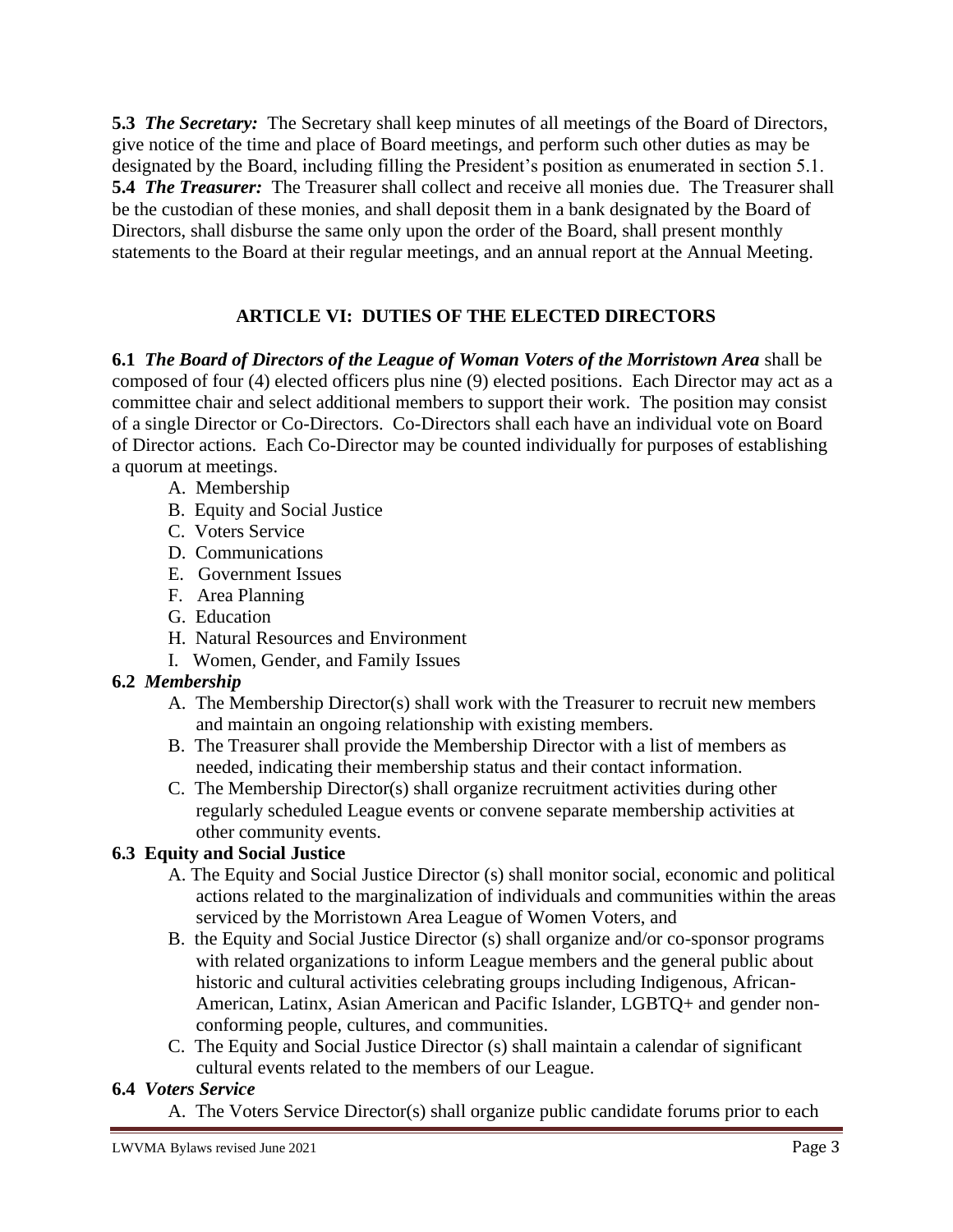contested primary and general election. These events shall only take place when candidates from each major political party have agreed to participate.

- B. The Voters Service Director(s) shall work with the Chair of the **Vote 411** Committee to gather, update, and maintain the **Vote 411** website soliciting campaign positions from all local, county, and state candidates.
- C. The Voters Service Director(s) shall maintain a supply of voter registration materials and Vote by Mail applications and inform the membership about registration deadlines.
- D. Voter registration events shall be organized at public venues such as local high schools and colleges, senior citizen centers and public community gatherings across the entire calendar year.

### **6.5** *Communications*

- A. The Communications Directors(s) shall maintain a list of media contacts, which may be used by the officers, other directors and committee chairs for press release development and distribution.
- B. The Communications Director(s) shall direct all public information notices concerning League sponsored events to those persons maintaining our local and state websites and social media accounts.

### **6.6** *Government Issues*

- A. The Government Issues Director(s) shall maintain a schedule of and report on local, county, and state government deliberations pertinent to League interests in the municipalities served by the Morristown Area League.
- B. The Government Issues Director(s) shall also keep the Morristown Area League Apprised of any redistricting developments connected with the State League Fair Districts initiatives.
- C. There are seven (7) local municipalities primarily covered by the Morristown Area League: Chatham Borough, Chatham Township, Madison, Morristown, Morris Township, Morris Plains, and Randolph. The Government Issues Director(s) may organize sub-committees to address the needs of each municipality.

### **6.7** *Area Planning*

- A. The Area Planning Director(s) shall maintain a schedule of and report on local, county, and state government Master Plans and the types of developments that are authorized by each of these levels of government.
- B. The Area Planning Director(s) shall alert members when response may be needed to proposed developments in each of the municipal areas served by the Morristown Area League. The Area Planning Director(s) may organize sub-committees to address the needs of each municipality.

## **6.8** *Education*

- A. The Education Director(s) shall monitor and explain developments announced by the New Jersey State Department of Education and by the local school districts served by The Morristown Area League. These developments include curriculum initiatives, learning standards, and equity of access to educational services for the general, career, and technical and special education student populations.
- B. The Education Director(s) shall support actions to advance civic literacy, civic engagement, and citizen empowerment within the areas served by the Morristown Area League.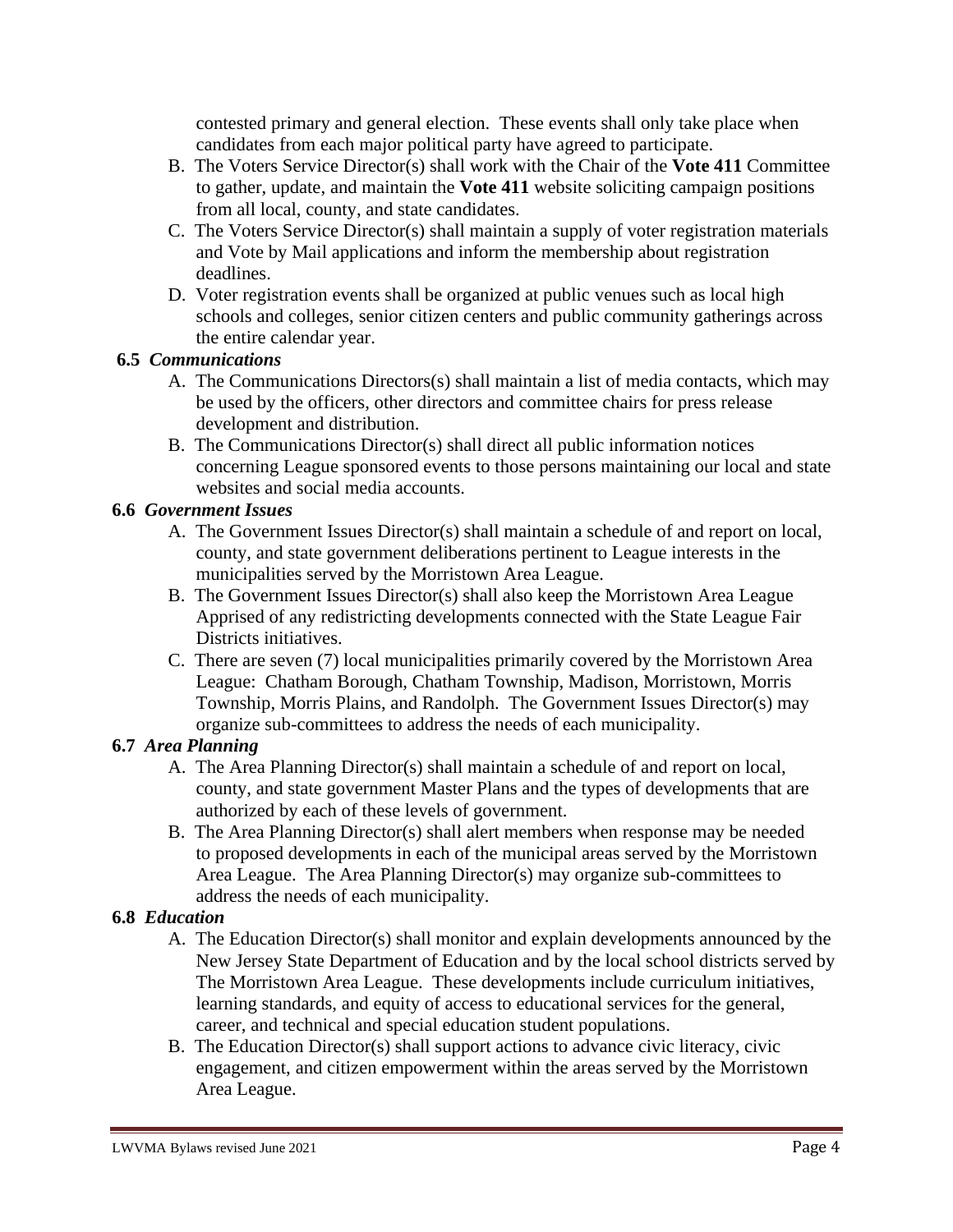### **6.9** *Natural Resources and Environment*

- A. The Natural Resources and Environment Director(s) shall monitor actions of the municipal environmental committees in the areas served by the Morristown Area League.
- B. The Natural Resources and Environment Director(s) shall organize programs to inform League members and the general public dealing with clean water, air, energy, sanitation, sewage, and recycling initiatives on the municipal, county, and state levels.
- C. This Director may also organize and/or promote public programs related to maintaining stable and nutritious food supplies, water reserves, and protecting our rivers, streams, lakes, and ponds from pollution such as dangerous algae blooms.

### **6.10** *Women, Gender, and Family Issues*

A. The Women, Gender, and Family Issues Director(s) shall monitor actions directed at meeting and sustaining the needs of families, with an emphasis on the needs of women and children. These issues may include, but are not limited to, maternal mortality, family planning, affordable housing, quality affordable childcare, and mental health initiatives, gender affirming healthcare and protecting spousal rights in all areas of life.

B. The Women, Gender, and Family Issues Director(s) may also organize and promote public programs related to these and other related topics.

### **ARTICLE VII STANDING AND AD HOC COMMITTEES**

**7.1** *The Following Standing Committees* shall be created. The Chairs of the Standing Committees shall not be voting members of the Board of Directors. These committees will be assigned responsibilities by and report to the Board of Directors on their actions.

- A. Bylaws
- B. Book Group
- C. Fair Districts
- D. Vote 411

### **7.2** *Duties of the Standing Committees*

- A. The Bylaws Committee
	- (1) The Bylaws Committee shall be composed of two or three members selected annually by the Board of Directors at the annual meeting.
	- (2) The Bylaws Committee is responsible for regularly reviewing the League of Women Voters of the Morristown Area Bylaws to make certain that League meetings and activities are conducted in consonance with the spirit and intent of the Bylaws and to recommend amendments when necessary.
- B. Book Group
	- (1) The Book Group Chair shall be selected annually by the Board of Directors at The annual meeting.
	- (2) The Book Group is open to any LWVMA member, who wishes to participate.
	- (3) The Book Group Chair shall schedule regular Book Group discussions.
- C. Fair Districts
	- (1) The Fair Districts Committee will report to the Government Issues Director and share information concerning statewide actions related to redistricting legislation.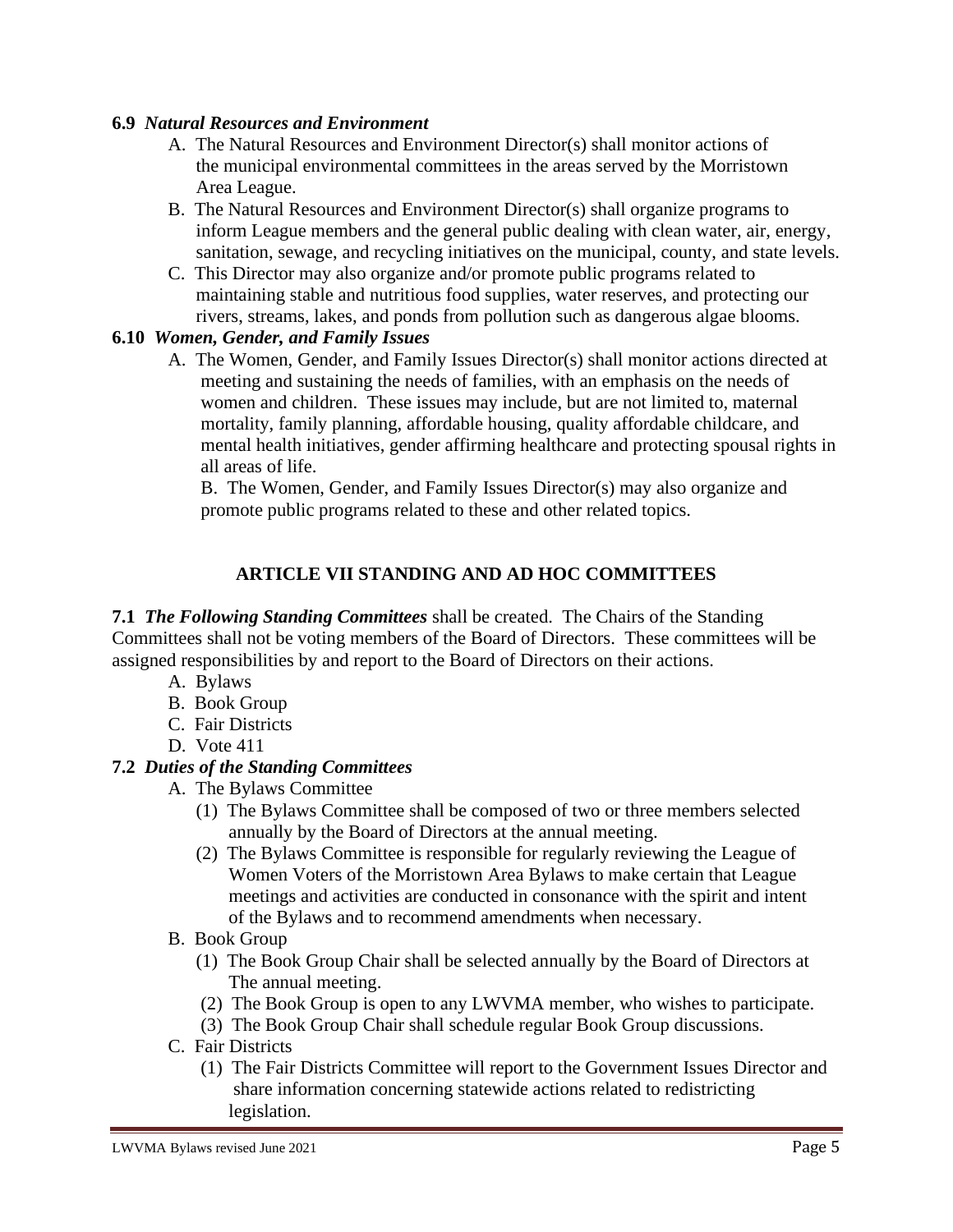- (2) The Fair Districts Committee will rally support for legislation, solicit public communications with legislators, and organize activities to share this information.
- D. Vote 411
	- (1) The Vote 411 committee Chair will work with the Voters Service Director(s) to organize a group of individuals to contact candidates and gather information from primary and general election candidates and upload that information on the Vote 411 website.
	- (2) The information that has been uploaded on the website must also be removed After the elections are over, in preparation for the next election season.

**7.3** *The following Ad Hoc Committees* will be created by the Board of Directors to serve short term duties as needed.

- A. Budget Committee
- B. Community Outreach
- C. Nominating Committee

## **7.4** *Duties of the Ad Hoc Committees*

- A. Budget Committee
	- (1) The Board of Directors shall appoint a Budget Committee at least one (1) month before the annual meeting. The Budget Committee will be composed of the League President, Treasurer, and interested members. The Treasurer and the officers of the Board shall assist in the preparation of the budget.
	- (2) The Budget Committee shall prepare a proposed budget for the upcoming annual year composed of anticipated revenues and expenditures.
	- (3) The Budget Committee report shall be presented to the officers at least three (3) weeks prior to the scheduled annual meeting, and after approval by the officers shall be distributed to the membership two (2) weeks prior to the annual meeting.
- B. The Community Outreach Committee shall be convened six (6) weeks prior to each League sponsored program. The Chair of the committee shall recruit membership as needed to help publicize the event and meet the staffing needs for the event registration.
- C. The Nominating Committee shall consist of three members who shall be elected at the annual meeting; one shall be a board member, preferably the Membership Director, and two additional persons not Board members. The term of office shall be one year. Vacancies shall be filled by appointment by the Board.

## **ARTICLE VIII: FINANCIAL ADMINISTRATION**

**8.1** *Fiscal Year:* The fiscal year of the LWVMA shall commence on the first day of July of each year.

**8.2** *Dues:* Annual dues shall be payable July 1. Any member who fails to pay dues within three months after they become payable shall be dropped from the membership rolls. The amount of annual dues must be approved by the membership at the annual meeting. The membership year and fiscal year for this League shall be the same. Members who join this League after January 1 shall be considered members through June 30 of the current year.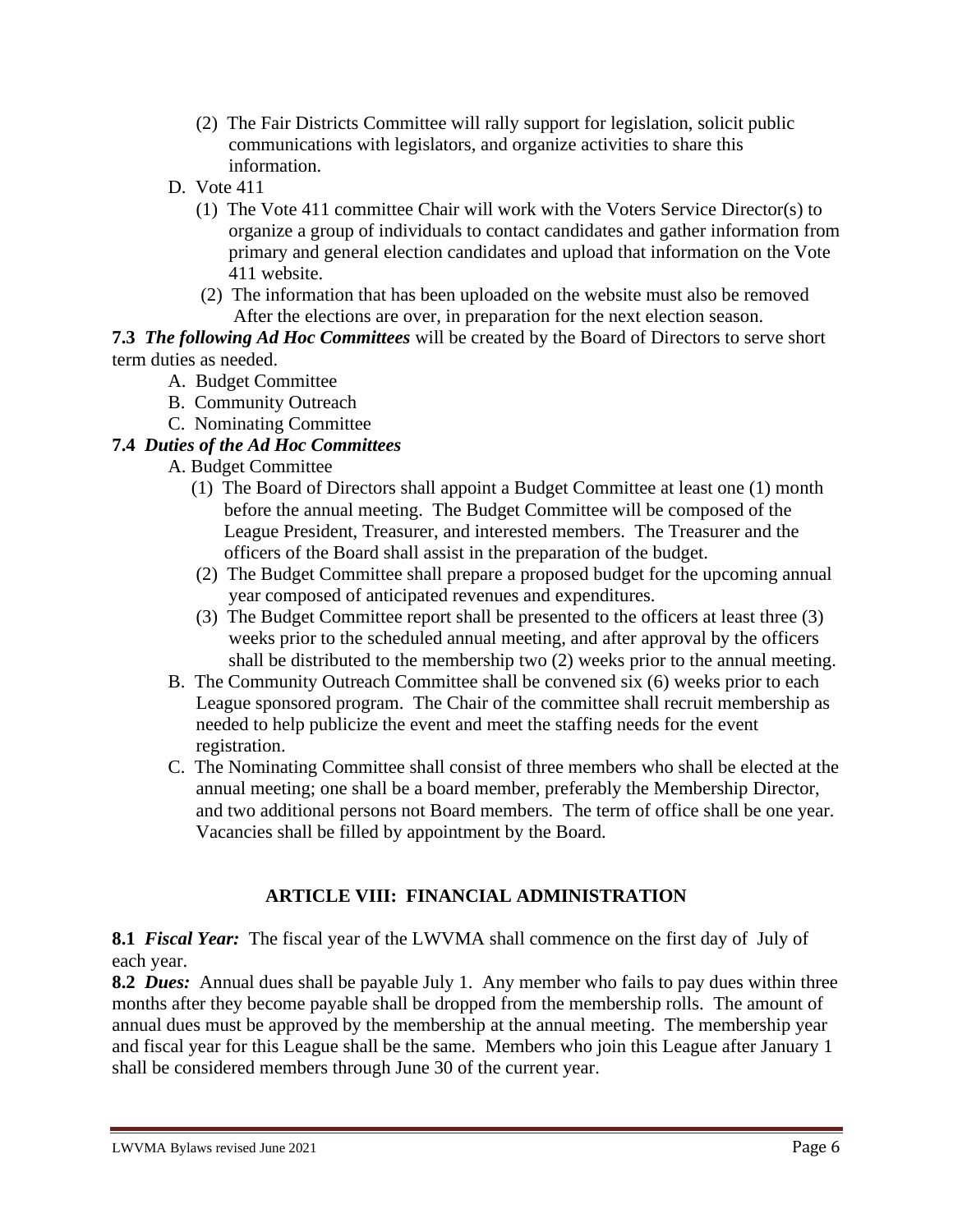The annual membership categories and dues are:

| Regular membership                      | \$70  |
|-----------------------------------------|-------|
| Household membership (2)                | \$110 |
| 35 years old and under                  | \$35  |
| <b>Full Time Student</b>                | \$10  |
| Friend of the League                    | \$85  |
| Suffragist                              | \$100 |
| *Bridge membership January 1 to June 30 | \$35  |

\*New category to accommodate new members who miss the September  $30<sup>th</sup>$  cut-off date, or join in the fall of the year.

**8.3** *Budget:* A budget for the ensuing year shall be submitted by the Board of Directors to the annual meeting for adoption. The Budget shall include support for the work of the League as a whole.

**8.4** *Use of Monies:* All League monies shall be devoted exclusively to League activities, organization, and education.

**8.5** *National and State Per Member Payment:* The LWVMA shall make a national Per Member Payment (PMP) in the amount to be determined by the LWVUS and a (PMP) to the State League to be determined by the LWVNJ.

**8.6** *Distribution of Funds on Dissolution:* In the event of the dissolution of the LWVMA for any cause, all monies and securities, which at the time are owned by or under the absolute control of the LWVMA shall be paid to the LWVNJ. All other property of whatsoever nature whether real, personal, or mixed which may at the time be owned by or under the control of the LWVMA, shall be disposed of to such person, organization, or corporation for such public, charitable, or educational uses and purposes as maybe designated by the then Board of Directors of the LWVMA.

## **ARTICLE IX: MEETINGS**

**9.1** *Membership Meetings:* There shall be at least two (2) meetings of the membership each year. Time and place shall be determined by the Board of Directors.

**9.2** *Annual Meeting:* The annual meeting of the League of Women Voters of the Morristown Area shall be held between April 15 and June 15, the exact date to be determined by the Board of Directors. The Board of Directors may determine if the meeting will be held in person, by conference call, or by any other electronic method of communications, provided all persons participating in the meeting are able to communicate with each other.

The annual meeting shall:

LWVMA Bylaws revised June 2021 **Page 7** Page 7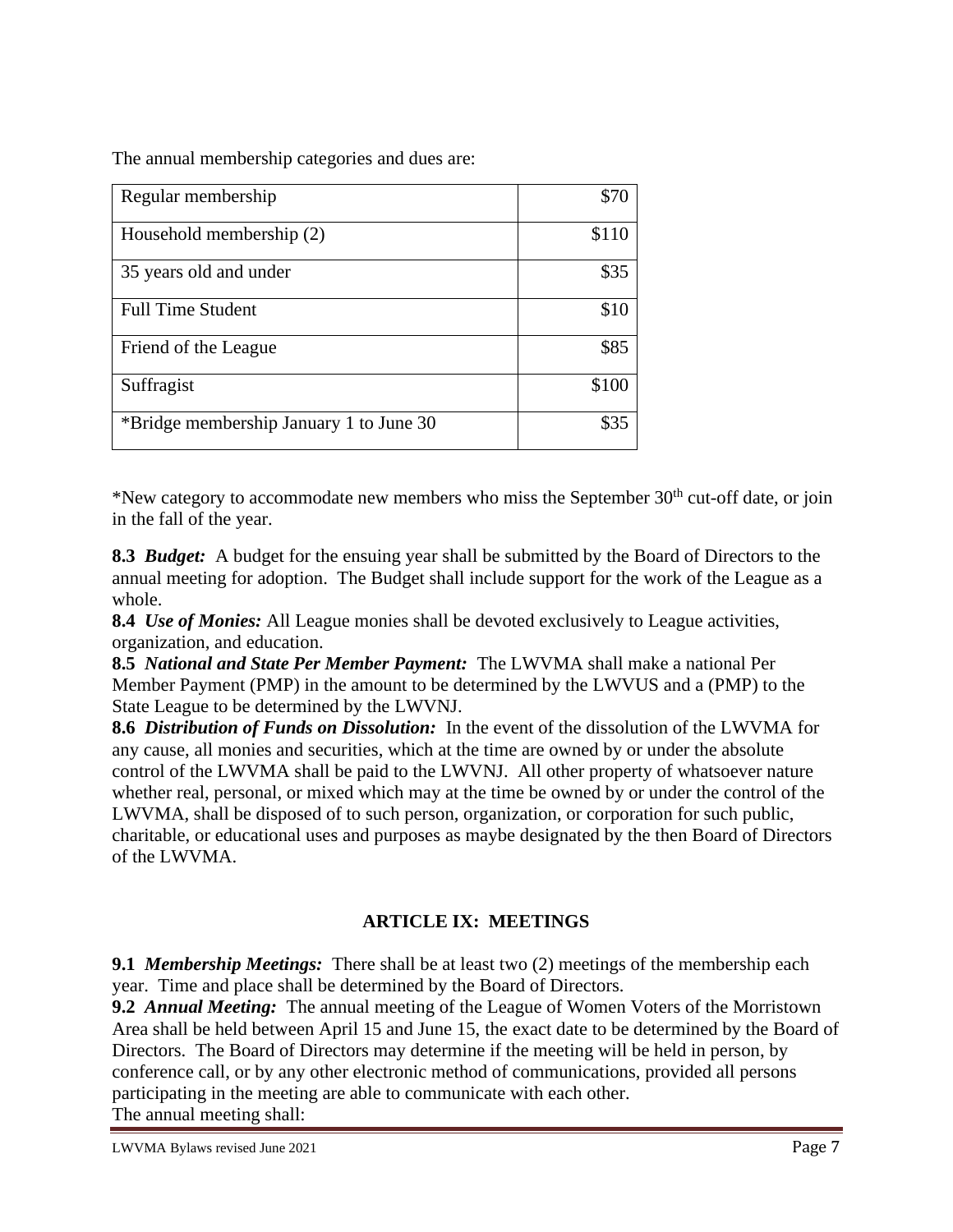- A. approve minutes of the previous annual meeting.
- B. adopt a local program for the coming year.
- C. elect officers, directors, and members of the Nominating Committee.
- D. adopt a budget that will support the program of the LVWMA.
- E. transact such other business as may properly come before it.

Written notice of the annual meeting shall be mailed or distributed by the Board of Directors to all members at least two weeks before the date of the meeting and shall include the following:

- A. minutes of the previous annual meeting.
- B. proposed local programs.
- C. proposed Bylaws changes, if any.
- D. annual reports as directed by the Board.
- E. Nominating Committee report.

Twenty percent (20%) of the then-current membership shall constitute a quorum at all annual meetings.

### **ARTICLE X: NOMINATIONS AND ELECTIONS**

**10.1** *Report of Nominating Committee and Nominations from the floor:* The report of the Nominating Committee of its nominations for officers, directors, and members of the succeeding Nominating Committee shall be presented to the Board and sent to all members at least two weeks before the annual meeting. When this report is presented at the annual meeting, nominations may be made from the floor by any voting member, provided that the consent of the nominee shall have been secured.

**10.2** *Elections:* Election shall be by ballot, electronic if necessary. When there is a single slate and no nominations from the floor, the Secretary may be instructed to cast a single ballot for the slate. A majority vote of those qualified to vote and voting shall constitute an election. Absentee proxy voting shall not be permitted.

### **ARTICLE XI: PROGRAM**

**11.1** *Authorization:* The Principles adopted by the National Convention of the LWVUS and supported by the League as a whole shall constitute the authorization for adoption of the Local Program of the LWVMA.

**11.2** *Program:* The program of the LWVMA shall consist of:

- A. action to implement the principles of the LWVUS.
- B. action to implement the principles of the LWVNJ.
- C. those local governmental issues chosen for concerted study and action.

**11.3** *Local Program Selection:* The membership, at its annual meeting, shall select the program for the following year using the following procedures:

- A. the Board of Directors shall consider any recommendations for local programs submitted by the membership at least one (1) month before the annual meeting.
- B. the proposed program shall be sent to all members at least two weeks before the annual meeting.
- C. a majority vote of the voting members present and voting shall be required for